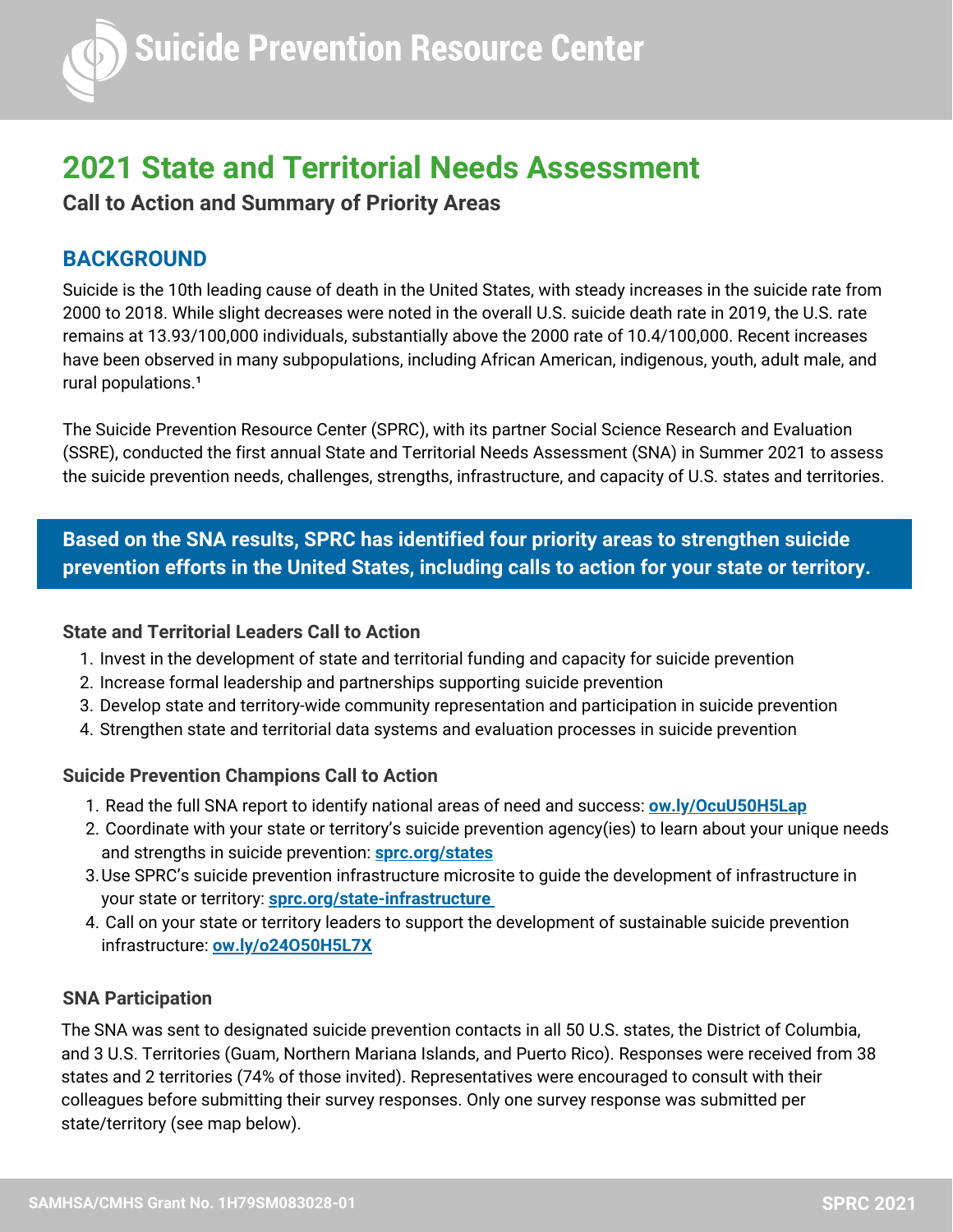



#### **Map Key:**

- **Yellow** = states with completed surveys
- **Blue** = states with partially completed surveys
- **Gray** = states that did not complete surveys
- **Symbols** = territories with completed surveys

#### **Participating Territories**





Guam

#### **National Suicide Prevention Infrastructure Progress**

SPRC's **State Suicide Prevention Infrastructure [Recommendations](https://www.sprc.org/state-infrastructure)** provides six essential elements for effective suicide prevention: Authorize, Lead, Partner, Examine, Build, and Guide. Respondents were asked a series of scored questions in the survey to assess their progress in achieving the essential elements. Progress score results are shown in Figure 1. Nationally, U.S. states and territories have achieved a 64% progress rate across all six essential elements. Read the **full SNA [report](https://sprc.org/sites/default/files/090821_Aggregate%20SPRC%202021%20State-Territory%20Needs%20Assessment%20Report_%28Shareable%29%20%28003%29.pdf)** for additional details on the scoring method and national progress within each essential element.

# **FIGURE 1: State/Territorial Progress in Achieving the Six Essential Elements (N=36)**

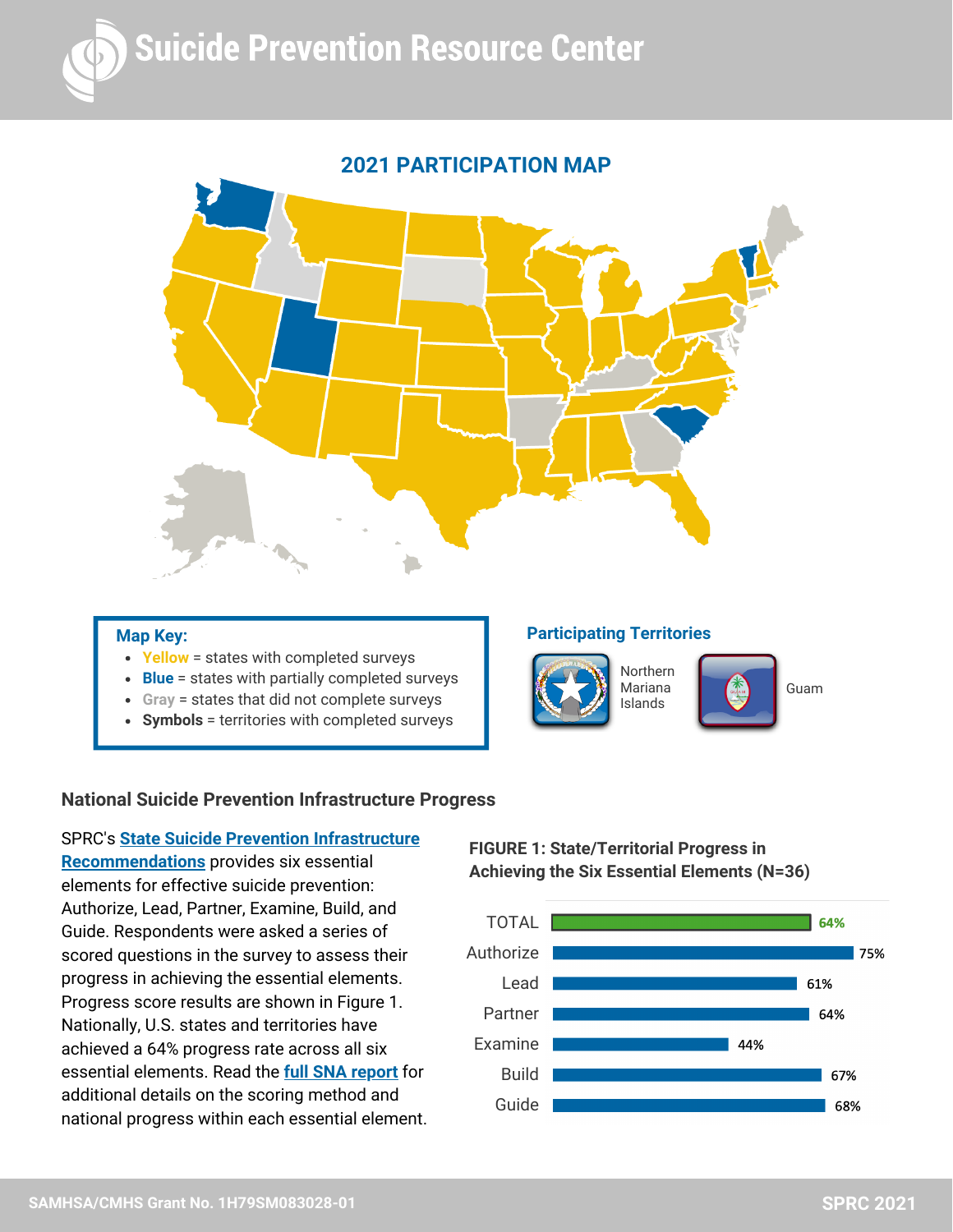# **NATIONAL NEEDS IN DEVELOPING EFFECTIVE SUICIDE PREVENTION**

All respondents completed a series of quantitative and qualitative questions related to their challenges, strengths, needs, and successes across the six essential elements. Data representing priorities for suicide prevention infrastructure development are presented below.

**Figure 2: Value of State/Territorial Suicide**

#### **Priority Area 1: Develop designated funding and capacity for suicide prevention**

State and territory funding for suicide prevention is limited, with 48% of states and territories (19) lacking any designated budget line items for suicide prevention. Fifty percent of those with designated suicide prevention funding (10 of 20) have annual budgets under \$1,000,000, and 35% of those with designated funding (7) share that this is not yet sustainable. The dollar value of designated funding for suicide prevention is shown in Figure 2.



**[There is a] lack of infrastructure . . . and stability . . . at state agencies due to dependency of positions on a certain grant and no guarantee of a job beyond life of grant.**

States and territories described a heavy reliance on shortterm grants to ensure administrative and staff needs were met, with 62% (24) reporting insufficient funding to adequately support the administration and technology necessary to support their suicide prevention efforts (Figure 3). Only 41% of states and territories (16 of 39) reported supporting suicide prevention efforts with formally funded partnerships that address shared risk and protective factors.

Eighty-seven percent of states and territories (34 of 39) reported having a suicide prevention coordinator (or similar position) in place while 36% (14) did not fund any additional staff positions. States and territories described inconsistent funding sources restricting their abilities to hire, retain, and invest in staff capacity. Limitations in staff funding were seen as inhibiting abilities to carry out suicide prevention efforts.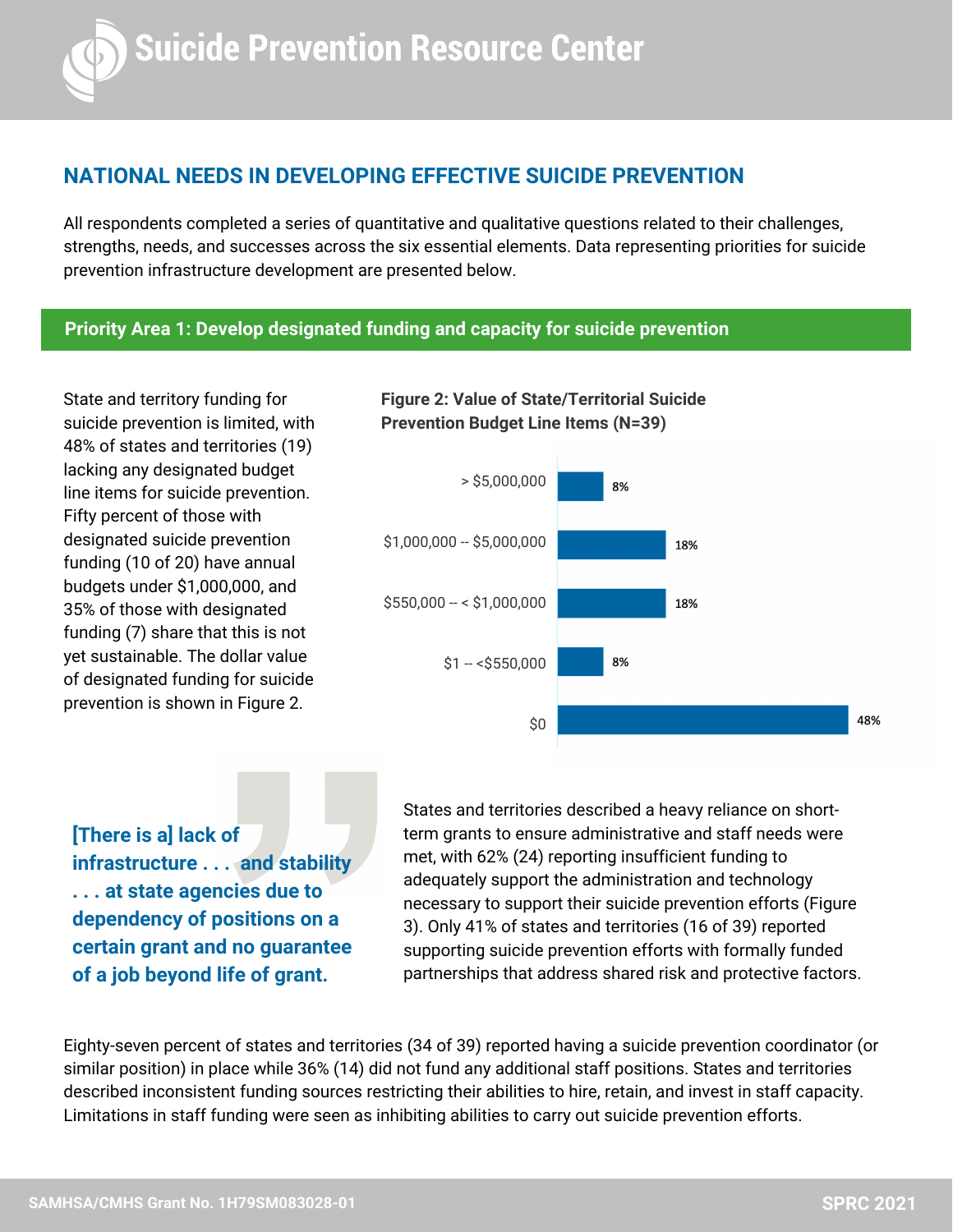

# **Figure 3: State/Territorial Progress toward Adequately Funding Suicide Prevention Administration and Technology (N=39)**



**To strengthen suicide prevention, funding for staff positions and capacity development must be prioritized.**

# **Priority Area 2: Grow partner and leader support for suicide prevention \***

Seventy-seven percent (30 out of 39) of states and territories reported having a state- or territory-wide suicide prevention coalition bringing together public and private sector partners to guide suicide prevention efforts. However, only 53% of states or territories with coalitions (16) reported having mutual goals sustainably guiding these joint prevention efforts (Figure 4). Conflicting priorities, competing interests over funding sources, and a lack of overall coordination between key prevention stakeholders limit coalitions' abilities to share data and resources and implement a comprehensive approach to suicide prevention.

Eighty-nine percent (34 of 38) of states and territories shared that their suicide prevention plans promote a comprehensive approach to suicide prevention. But a lack of formal leader support to invest in long-term prevention efforts hampered efforts to implement the prevention strategies necessary for that approach. Ten states specifically described challenges in gaining buy-in from state legislatures.

**Visit sprc.org for more information on a [Comprehensive](https://www.sprc.org/effective-prevention/comprehensive-approach) Approach.**

**[A challenge is] decision-makers wanting easy quick fixes rather than investment in sustainable, longterm community efforts.**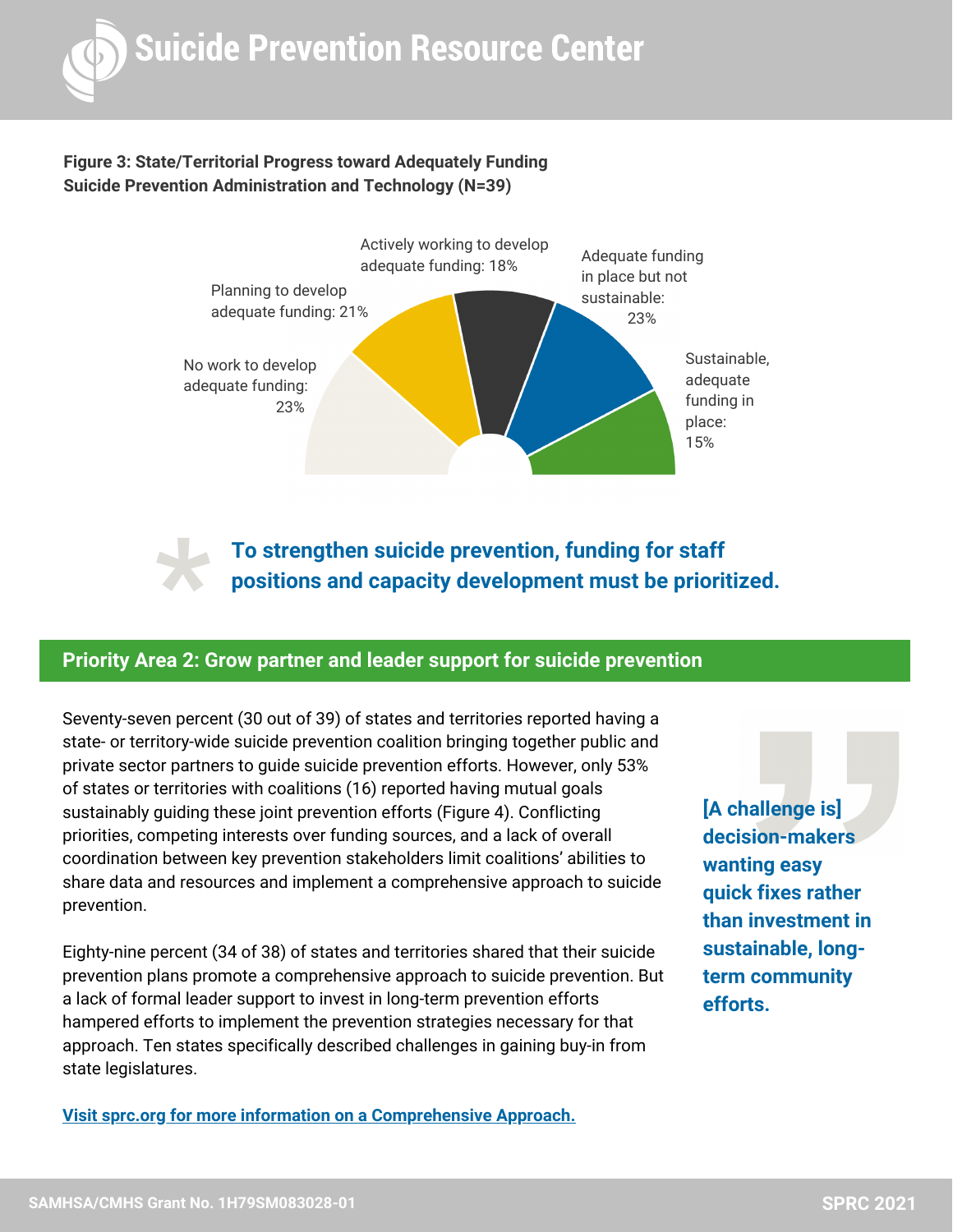

#### **Figure 4: State/Territorial Progress toward Setting Mutual Coalition Goals (N=30)**



**Everyone has their priority issue, and we can't do everything . . . . [We are] working to get buy-in on a collective impact model.**

**\***

**To increase reach and strategy implementation necessary to effectively prevent suicide, steps must be taken to formalize partnerships dedicated to suicide prevention and ensure full leadership investment in comprehensive, long-term prevention.**

# **Priority Area 3: Increase community representation and participation in suicide prevention**

Forty-five percent of states and territories (17 of 38) reported that they were actively working to increase data representation. But only 16% of states and territories (6) reported that populations that are high risk and underserved were sufficiently represented in the data informing their suicide prevention efforts.

States and territories were asked to identify which populations they were intentionally trying to reach through state-level suicide prevention strategies. Some populations known to be at high risk for suicide were being consistently reached. However, other populations at growing or long-term high risk for suicide were not being consistently reached (Figure 5).

**Visit the [full SNA report](https://sprc.org/sites/default/files/090821_Aggregate%20SPRC%202021%20State-Territory%20Needs%20Assessment%20Report_%28Shareable%29%20%28003%29.pdf) for information on all populations being reached by states and territories.**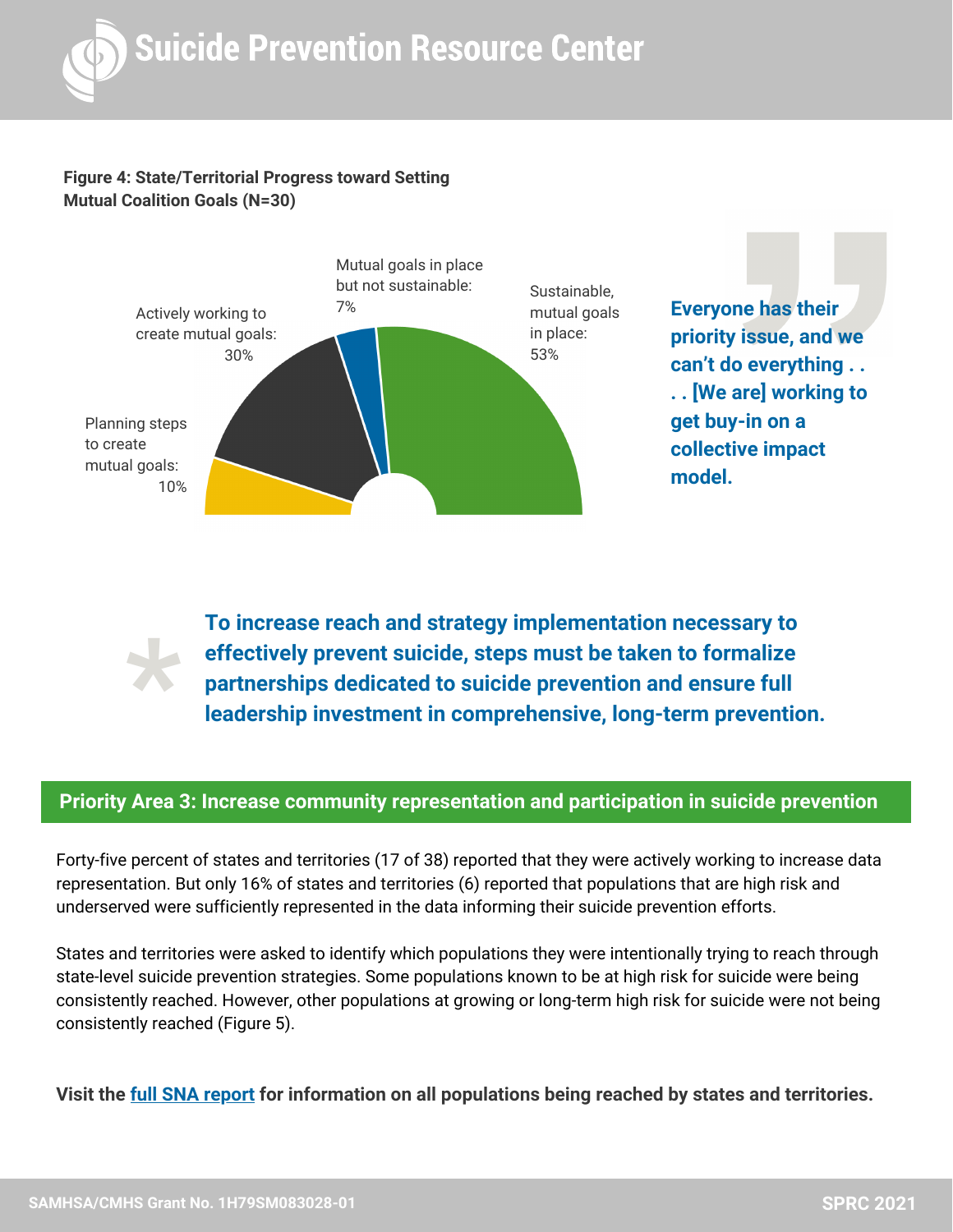# **Figure 5: Percent of States/Territories Reaching Select Populations with Targeted Efforts (N=36)**



**[A challenge is] having a coordinated strategy for involving people from diverse backgrounds; no infrastructure for community driven prevention efforts.**

States and territories showed active steps to ensure populations they were seeking to reach were actively involved in prevention efforts. Seventy-one percent (27) reported including representatives of populations they were seeking to reach in the identification of state and territorial needs. However, states and territories were much less likely to involve these populations in the collection or analysis of data to inform prevention (29%) or to inform the development and implementation of suicide prevention-related policies (37%) (Figure 6).

71%

# **Figure 6: Percent of States/Territories Involving Populations in Activities (N=38)**



**[A challenge is] doing a better job understanding the needs of different communities and how they approach suicide prevention . . . seems like some communities do not feel engaged with our current plan . . .**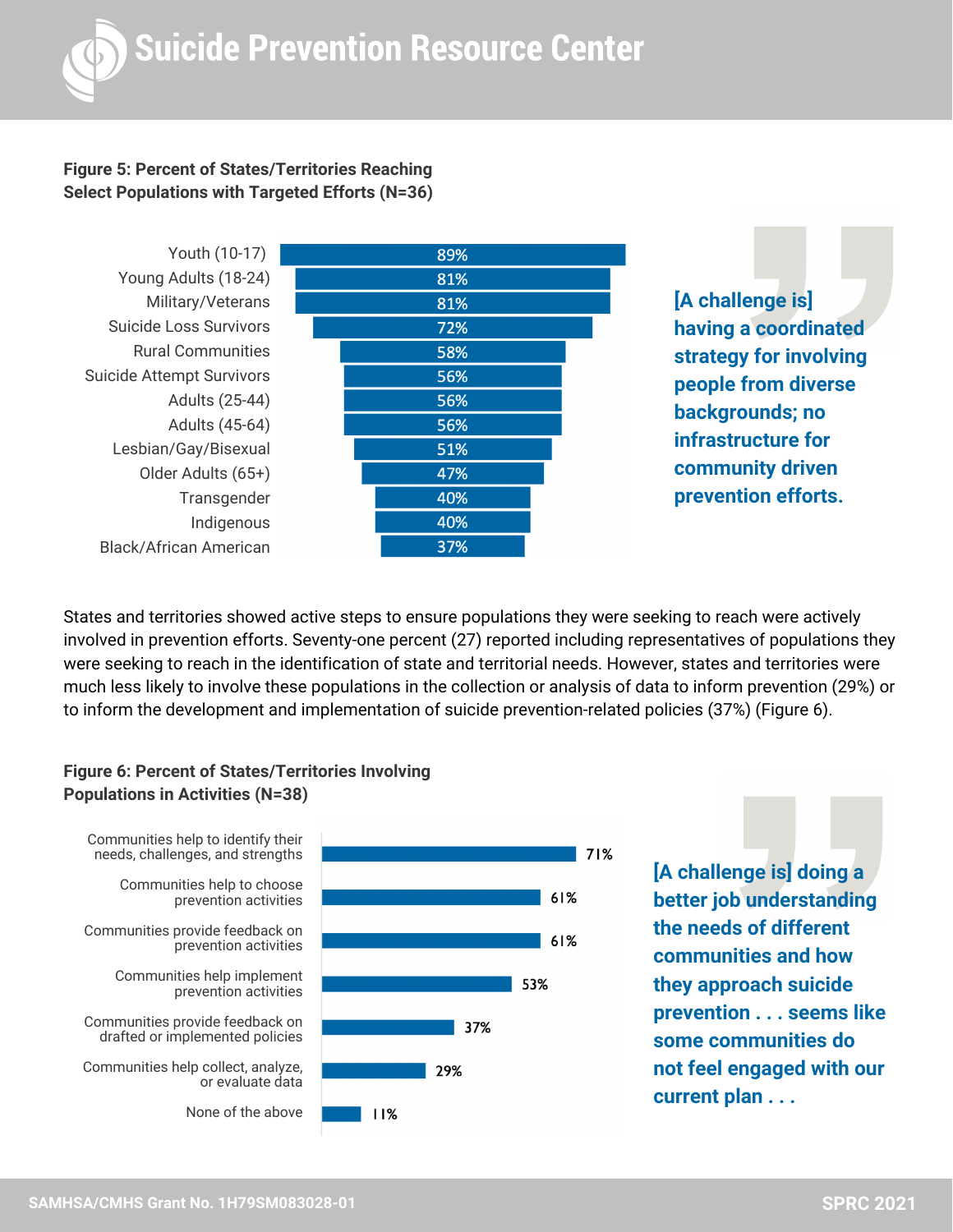

**\***

**In order to strengthen the reach and effectiveness of prevention strategies across the U.S., states and territories should build processes and practices that address data representation gaps and strengthen opportunities for diverse population representation in all suicide prevention activities.**

# **Priority Area 4: Strengthen suicide prevention data systems and evaluation processes**

States and territories described significant challenges around accessing and using suiciderelated data. Only 45% (17) reported having a sustainable state- or territory-wide data system for collecting and analyzing suicide death data, and only 30% (11) reported successfully linking different data systems together to inform prevention efforts (such as linking state mental health data with death record data) (Figures 7 and 8).

**barrier is capacity and staff time. We don't have the staff (or funding to support staff) to do the technical work involved in linking data across systems and ensuring accurate data sets. This takes a lot of work and time to do correctly.**





**Figure 8: State/Territorial Progress in Linking ... honestly the biggest Suicide-Related Data Systems (N=37)**